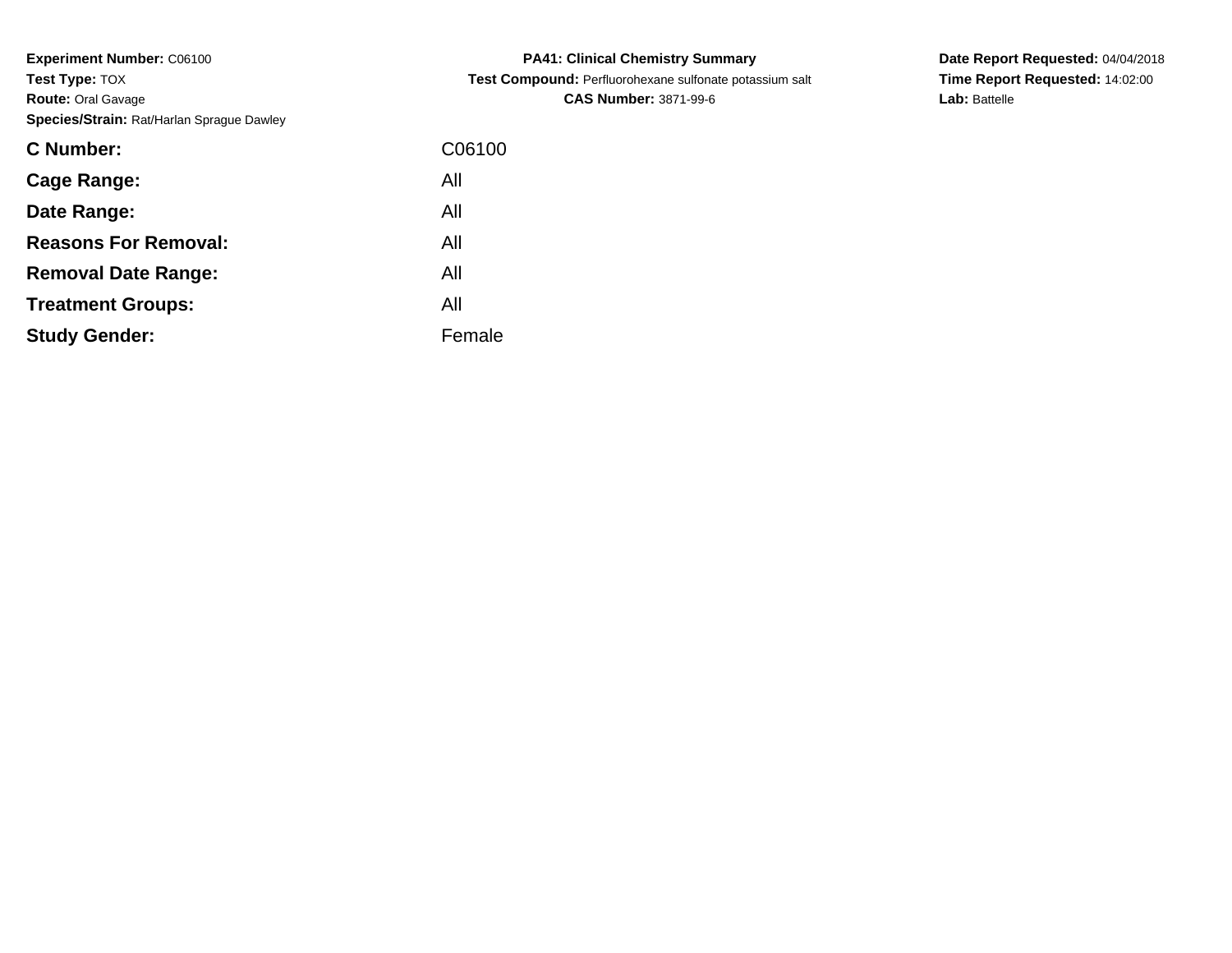## **PA41: Clinical Chemistry Summary Test Compound:** Perfluorohexane sulfonate potassium salt**CAS Number:** 3871-99-6

**Date Report Requested:** 04/04/2018**Time Report Requested:** 14:02:00Lab: Battelle

|                                                         | <b>Treatment Groups (mg/kg/day)</b> |                           |                                    |                                       |                                   |                                   |  |  |  |  |
|---------------------------------------------------------|-------------------------------------|---------------------------|------------------------------------|---------------------------------------|-----------------------------------|-----------------------------------|--|--|--|--|
|                                                         | <b>Phase Day</b>                    | 0                         | 3.12                               | 6.25                                  | 12.5                              | 25                                |  |  |  |  |
| Urea Nitrogen (mg/dL)<br><b>Percent of Control</b>      | <b>SD 28</b>                        | $\pm$ 0.8<br>19.5<br>(10) | 17.9<br>$\pm$ 0.3<br>(10)<br>91.8  | ± 0.6<br>19.3<br>(10)<br>99.0         | ± 0.4<br>18.9<br>(10)<br>96.9     | $\pm$ 0.5<br>19.0<br>(10)<br>97.4 |  |  |  |  |
| Creatinine (mg/dL)<br><b>Percent of Control</b>         | <b>SD 28</b>                        | $0.75 \pm 0.02$ (10)      | $0.76 \pm 0.02$<br>(10)<br>101.33  | ± 0.02<br>0.73<br>(10)<br>97.33       | ± 0.02<br>(10)<br>0.74<br>98.67   | $0.75 \pm 0.02$ (10)<br>100.00    |  |  |  |  |
| Glucose (mg/dL)<br><b>Percent of Control</b>            | <b>SD 28</b>                        | 221.6<br>± 5.3<br>(10)    | $\pm$ 5.4<br>(10)<br>221.3<br>99.9 | 220.6<br>± 5.9<br>(10)<br>99.5        | 229.1<br>± 6.5<br>(10)<br>103.4   | 210.4<br>± 8.8<br>(10)<br>94.9    |  |  |  |  |
| Total Protein (g/dL)<br><b>Percent of Control</b>       | <b>SD 28</b>                        | 6.33 $\pm$ 0.05 (10)      | $6.27 \pm 0.06$<br>(10)<br>99.05   | $6.23 \pm 0.05$<br>(10)<br>98.42      | $6.42 \pm 0.07$ (10)<br>101.42    | 6.38 $\pm 0.07$ (10)<br>100.79    |  |  |  |  |
| Globulin (g/dL)<br><b>Percent of Control</b>            | <b>SD 28</b>                        | $1.90 \pm 0.03$ (10)      | $1.88 \pm 0.06$<br>(10)<br>98.95   | $1.85 \pm 0.05$<br>(10)<br>97.37      | $1.91 \pm 0.07$ (10)<br>100.53    | $1.82 \pm 0.06$ (10)<br>95.79     |  |  |  |  |
| A/G Ratio<br><b>Percent of Control</b>                  | <b>SD 28</b>                        | $2.34 \pm 0.04$ (10)      | $2.36 \pm 0.08$<br>(10)<br>100.83  | $2.39 \pm 0.08$<br>(10)<br>102.21     | $2.39 \pm 0.09$<br>(10)<br>102.14 | $2.54 \pm 0.11$<br>(10)<br>108.63 |  |  |  |  |
| Albumin (g/dL)<br><b>Percent of Control</b>             | <b>SD 28</b>                        | 4.43 $\pm$ 0.03 (10) **   | $4.39 \pm 0.04$<br>(10)<br>99.10   | $4.38 \pm 0.03$<br>(10)<br>98.87      | 4.51 $\pm$ 0.04 (10)<br>101.81    | $4.56 \pm 0.05$ (10)<br>102.93    |  |  |  |  |
| Total Bilirubin (mg/dL)<br><b>Percent of Control</b>    | <b>SD 28</b>                        | $0.119 \pm 0.005$ (10)    | $0.134 \pm 0.005$ (10)<br>112.637  | $0.133 \pm 0.008(10)$<br>112.047      | $0.115 \pm 0.007(10)$<br>97.051   | $0.130 \pm 0.006$ (10)<br>109.351 |  |  |  |  |
| Direct Bilirubin (mg/dL)<br><b>Percent of Control</b>   | <b>SD 28</b>                        | $0.025 \pm 0.002$ (10)    | $0.025 \pm 0.001$ (10)<br>97.638   | $0.028 \pm 0.002(10)$<br>109.843      | $0.022 \pm 0.001(10)$<br>88.189   | $0.024 \pm 0.002$ (10)<br>93.307  |  |  |  |  |
| Indirect Bilirubin (mg/dL)<br><b>Percent of Control</b> | <b>SD 28</b>                        | $0.093 \pm 0.005$ (10)    | $0.109 \pm 0.005$ (10)<br>116.720  | $0.105 \pm 0.007(10)$<br>112.647      | $0.093 \pm 0.007(10)$<br>99.464   | $0.106 \pm 0.007$ (10)<br>113.719 |  |  |  |  |
| Cholesterol (mg/dL)<br><b>Percent of Control</b>        | <b>SD 28</b>                        | ± 3.0<br>92.1<br>(10)     | ± 3.1<br>99.7<br>(10)<br>108.3     | 3.7<br>97.4<br>(10)<br>$\pm$<br>105.8 | ± 5.3<br>98.5<br>(10)<br>106.9    | 100.2<br>± 3.8<br>(10)<br>108.8   |  |  |  |  |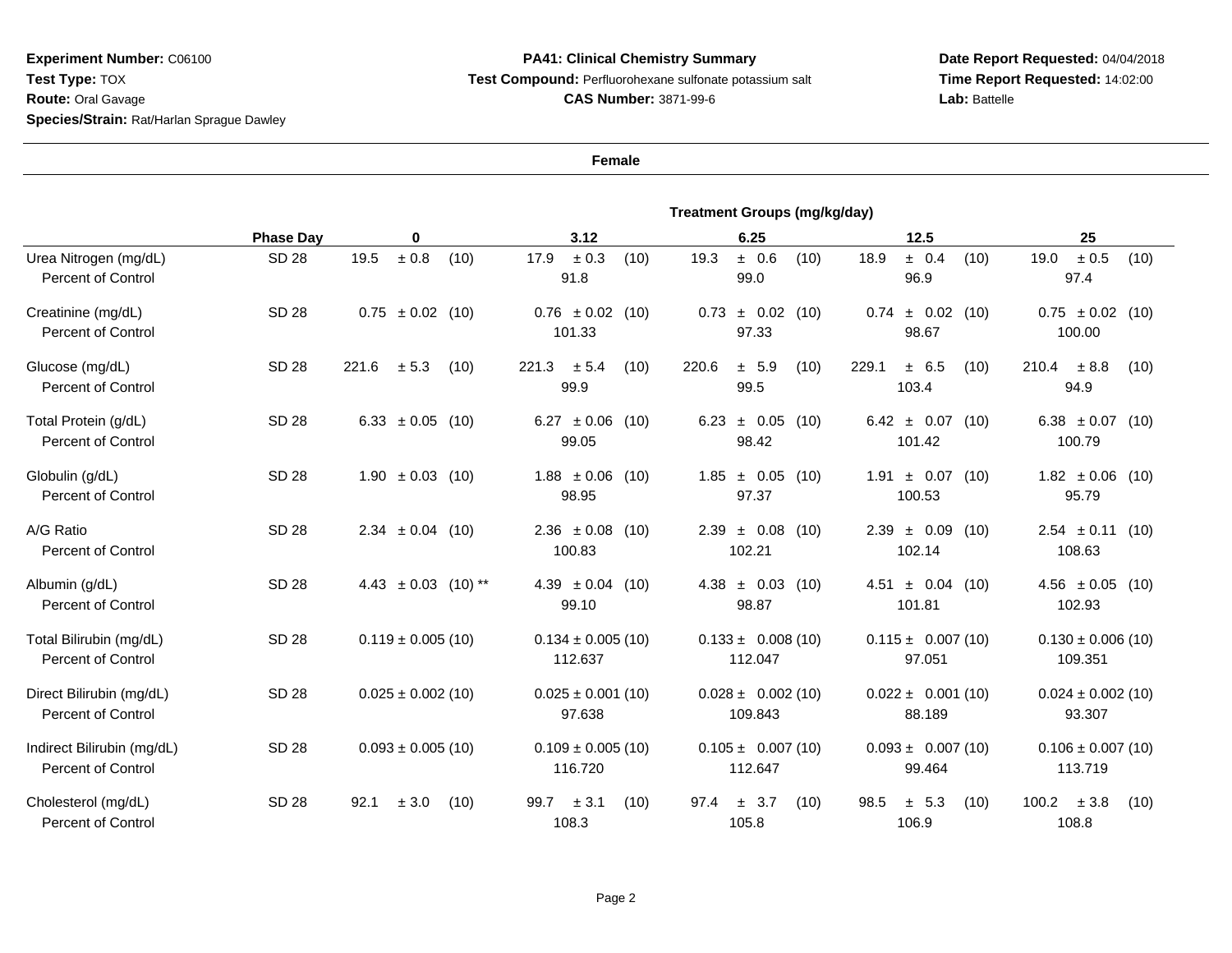## **PA41: Clinical Chemistry Summary Test Compound:** Perfluorohexane sulfonate potassium salt**CAS Number:** 3871-99-6

**Date Report Requested:** 04/04/2018**Time Report Requested:** 14:02:00**Lab:** Battelle

|                                                               | <b>Treatment Groups (mg/kg/day)</b> |       |                       |      |                               |                                 |                               |       |                  |                                |       |                           |                                |       |                                 |      |
|---------------------------------------------------------------|-------------------------------------|-------|-----------------------|------|-------------------------------|---------------------------------|-------------------------------|-------|------------------|--------------------------------|-------|---------------------------|--------------------------------|-------|---------------------------------|------|
|                                                               | <b>Phase Day</b>                    | 0     |                       |      | 3.12                          |                                 |                               | 6.25  |                  |                                | 12.5  |                           |                                | 25    |                                 |      |
| Triglyceride (mg/dL)<br><b>Percent of Control</b>             | SD 28                               | 68.4  | ± 4.7                 | (10) | ±7.9<br>86.9<br>(10)<br>127.0 |                                 | 77.3<br>±7.9<br>(10)<br>113.0 |       |                  | ± 5.8<br>69.2<br>(10)<br>101.2 |       |                           | 75.0<br>± 8.0<br>(10)<br>109.6 |       |                                 |      |
| Alanine Aminotransferase (IU/L)<br><b>Percent of Control</b>  | SD 28                               |       | $43.40 \pm 2.34$ (10) |      |                               | $46.50 \pm 1.34$ (10)<br>107.14 |                               | 46.00 | ± 2.07<br>105.99 | (10)                           | 44.80 | $\pm$ 3.23 (10)<br>103.23 |                                |       | $46.00 \pm 2.31$<br>105.99      | (10) |
| Alkaline Phosphatase (IU/L)<br><b>Percent of Control</b>      | SD 28                               | 145.2 | ± 6.2                 | (10) | 139.8                         | ± 5.9<br>96.3                   | (10)                          | 148.5 | ± 10.6<br>102.3  | (10)                           | 138.3 | ± 6.9<br>95.2             | (10)                           | 159.5 | ± 7.0<br>109.8                  | (10) |
| Aspartate Aminotransferase (U/L)<br><b>Percent of Control</b> | SD 28                               | 59.50 | $\pm 1.55$ (10)       |      |                               | $58.10 \pm 1.65$<br>97.65       | (10)                          | 58.70 | ± 1.02<br>98.66  | (10)                           | 63.80 | ± 3.57<br>107.23          | (10)                           |       | $61.30 \pm 1.35$ (10)<br>103.03 |      |
| Creatine Kinase (IU/L)<br><b>Percent of Control</b>           | SD 28                               | 87.9  | ± 6.8                 | (10) | 91.1                          | ± 6.3<br>103.6                  | (10)                          | 94.1  | ± 5.7<br>107.1   | (10)                           | 89.8  | ± 12.4<br>102.2           | (10)                           | 89.7  | ± 3.3<br>102.0                  | (10) |
| Sorbitol Dehydrogenase (IU/L)<br><b>Percent of Control</b>    | SD 28                               | 7.0   | ± 0.8                 | (10) | 6.5                           | ± 0.5<br>92.9                   | (10)                          | 6.4   | ± 0.5<br>91.4    | (10)                           | 6.2   | 1.0<br>$\pm$<br>88.6      | (10)                           | 7.0   | $\pm 0.3$<br>100.0              | (10) |
| Bile salt/acids (umol/L)<br><b>Percent of Control</b>         | SD 28                               | 21.9  | ± 3.8                 | (10) | 19.5                          | ± 2.5<br>89.0                   | (10)                          | 21.5  | ± 3.5<br>98.2    | (10)                           | 14.8  | ± 2.1<br>67.6             | (10)                           | 15.5  | $\pm$ 3.1<br>70.8               | (10) |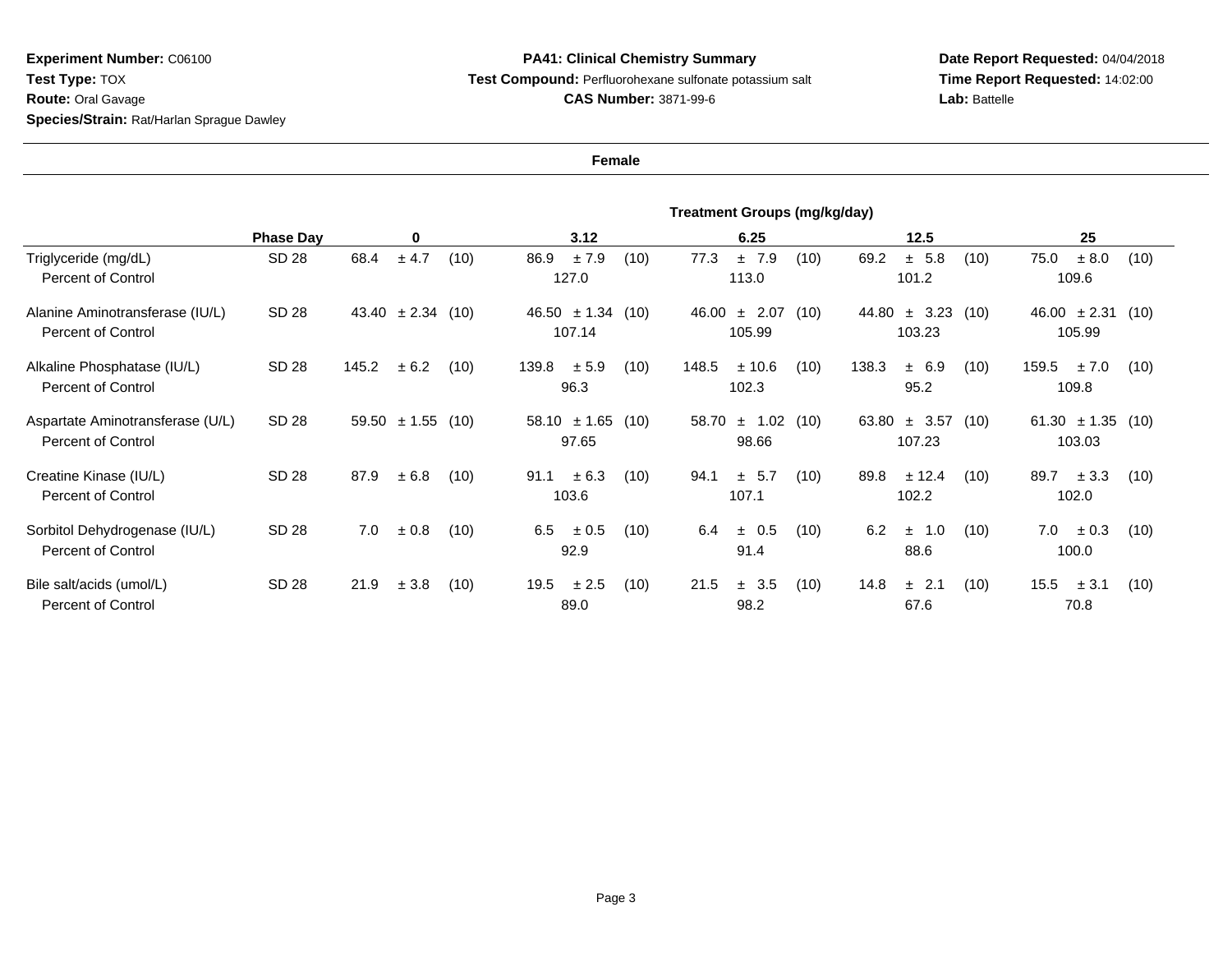**PA41: Clinical Chemistry Summary Test Compound:** Perfluorohexane sulfonate potassium salt**CAS Number:** 3871-99-6

**Date Report Requested:** 04/04/2018**Time Report Requested:** 14:02:00**Lab:** Battelle

|                                                         |                  | <b>Treatment Groups</b>           |  |  |  |  |
|---------------------------------------------------------|------------------|-----------------------------------|--|--|--|--|
|                                                         | <b>Phase Day</b> | 50                                |  |  |  |  |
| Urea Nitrogen (mg/dL)<br><b>Percent of Control</b>      | SD 28            | 20.5<br>± 0.6<br>(10)<br>105.1    |  |  |  |  |
| Creatinine (mg/dL)<br><b>Percent of Control</b>         | SD 28            | $0.78 \pm 0.02$<br>(10)<br>104.00 |  |  |  |  |
| Glucose (mg/dL)<br><b>Percent of Control</b>            | SD 28            | 211.0<br>± 8.2<br>(10)<br>95.2    |  |  |  |  |
| Total Protein (g/dL)<br><b>Percent of Control</b>       | SD 28            | $6.41 \pm 0.08$<br>(10)<br>101.26 |  |  |  |  |
| Globulin (g/dL)<br><b>Percent of Control</b>            | <b>SD 28</b>     | $1.85 \pm 0.05$<br>(10)<br>97.37  |  |  |  |  |
| A/G Ratio<br><b>Percent of Control</b>                  | SD 28            | $2.48 \pm 0.07$<br>(10)<br>106.04 |  |  |  |  |
| Albumin (g/dL)<br><b>Percent of Control</b>             | <b>SD 28</b>     | $4.56 \pm 0.06$<br>(10)<br>102.93 |  |  |  |  |
| Total Bilirubin (mg/dL)<br><b>Percent of Control</b>    | <b>SD 28</b>     | $0.120 \pm 0.008(10)$<br>101.348  |  |  |  |  |
| Direct Bilirubin (mg/dL)<br><b>Percent of Control</b>   | <b>SD 28</b>     | $0.024 \pm 0.002$ (10)<br>94.882  |  |  |  |  |
| Indirect Bilirubin (mg/dL)<br><b>Percent of Control</b> | SD 28            | $0.096 \pm 0.010(10)$<br>103.108  |  |  |  |  |
| Cholesterol (mg/dL)<br>Percent of Control               | SD 28            | 96.1<br>(10)<br>± 3.8<br>104.3    |  |  |  |  |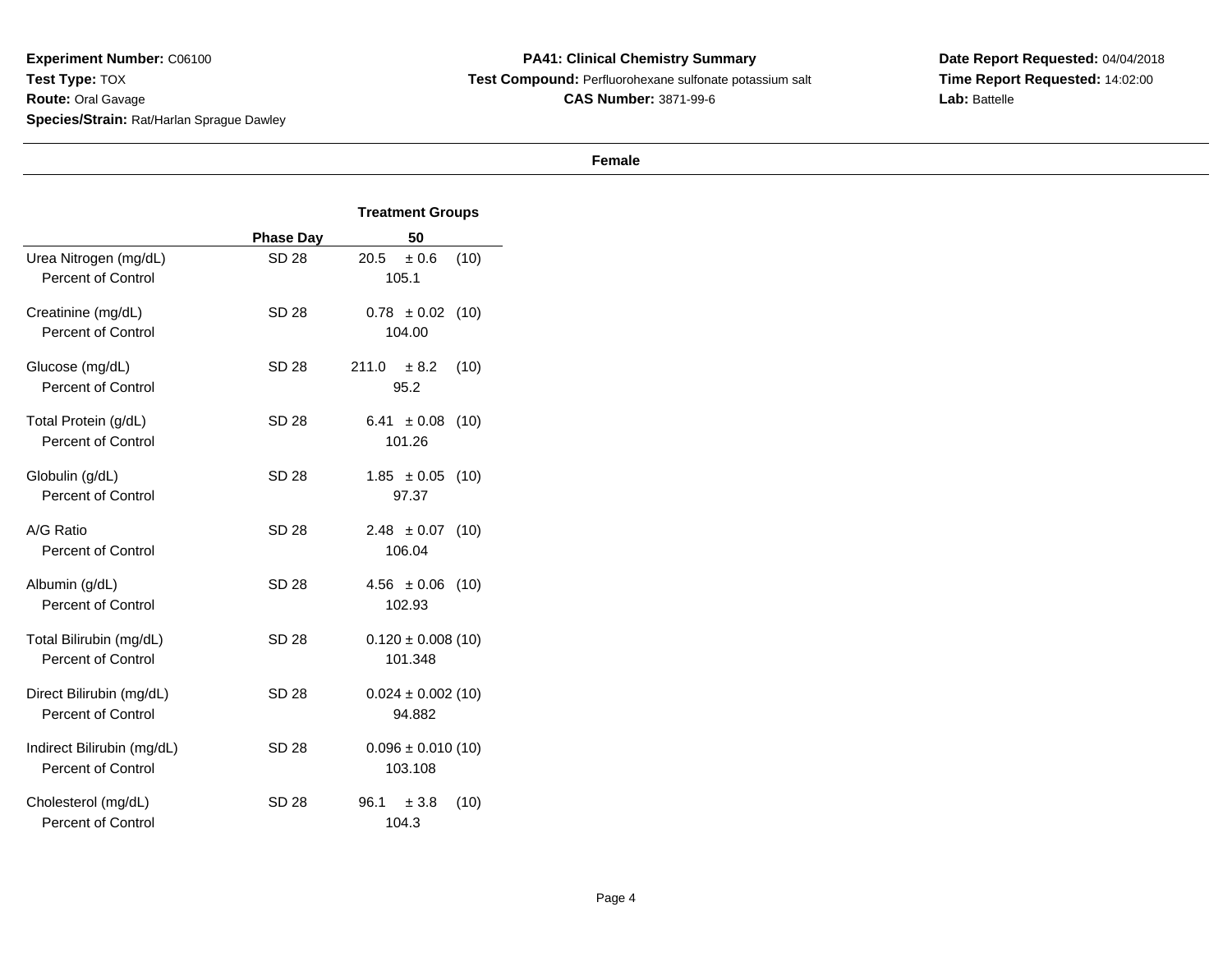**PA41: Clinical Chemistry Summary Test Compound:** Perfluorohexane sulfonate potassium salt**CAS Number:** 3871-99-6

**Date Report Requested:** 04/04/2018 **Time Report Requested:** 14:02:00**Lab:** Battelle

|                                                               |                  | <b>Treatment Groups</b>            |  |  |  |  |  |
|---------------------------------------------------------------|------------------|------------------------------------|--|--|--|--|--|
|                                                               | <b>Phase Day</b> | 50                                 |  |  |  |  |  |
| Triglyceride (mg/dL)<br><b>Percent of Control</b>             | SD 28            | 82.7<br>± 5.7<br>(10)<br>120.9     |  |  |  |  |  |
| Alanine Aminotransferase (IU/L)<br><b>Percent of Control</b>  | SD 28            | $51.40 \pm 1.67$ (10)<br>118.43    |  |  |  |  |  |
| Alkaline Phosphatase (IU/L)<br><b>Percent of Control</b>      | SD 28            | $147.0 \pm 7.0$<br>(10)<br>101.2   |  |  |  |  |  |
| Aspartate Aminotransferase (U/L)<br><b>Percent of Control</b> | SD 28            | $59.90 \pm 1.10$<br>(10)<br>100.67 |  |  |  |  |  |
| Creatine Kinase (IU/L)<br><b>Percent of Control</b>           | SD 28            | $88.8 \pm 5.3$<br>(10)<br>101.0    |  |  |  |  |  |
| Sorbitol Dehydrogenase (IU/L)<br><b>Percent of Control</b>    | SD 28            | 7.6<br>± 0.8<br>(10)<br>108.6      |  |  |  |  |  |
| Bile salt/acids (umol/L)<br><b>Percent of Control</b>         | SD 28            | 20.5<br>± 2.2<br>(10)<br>93.6      |  |  |  |  |  |